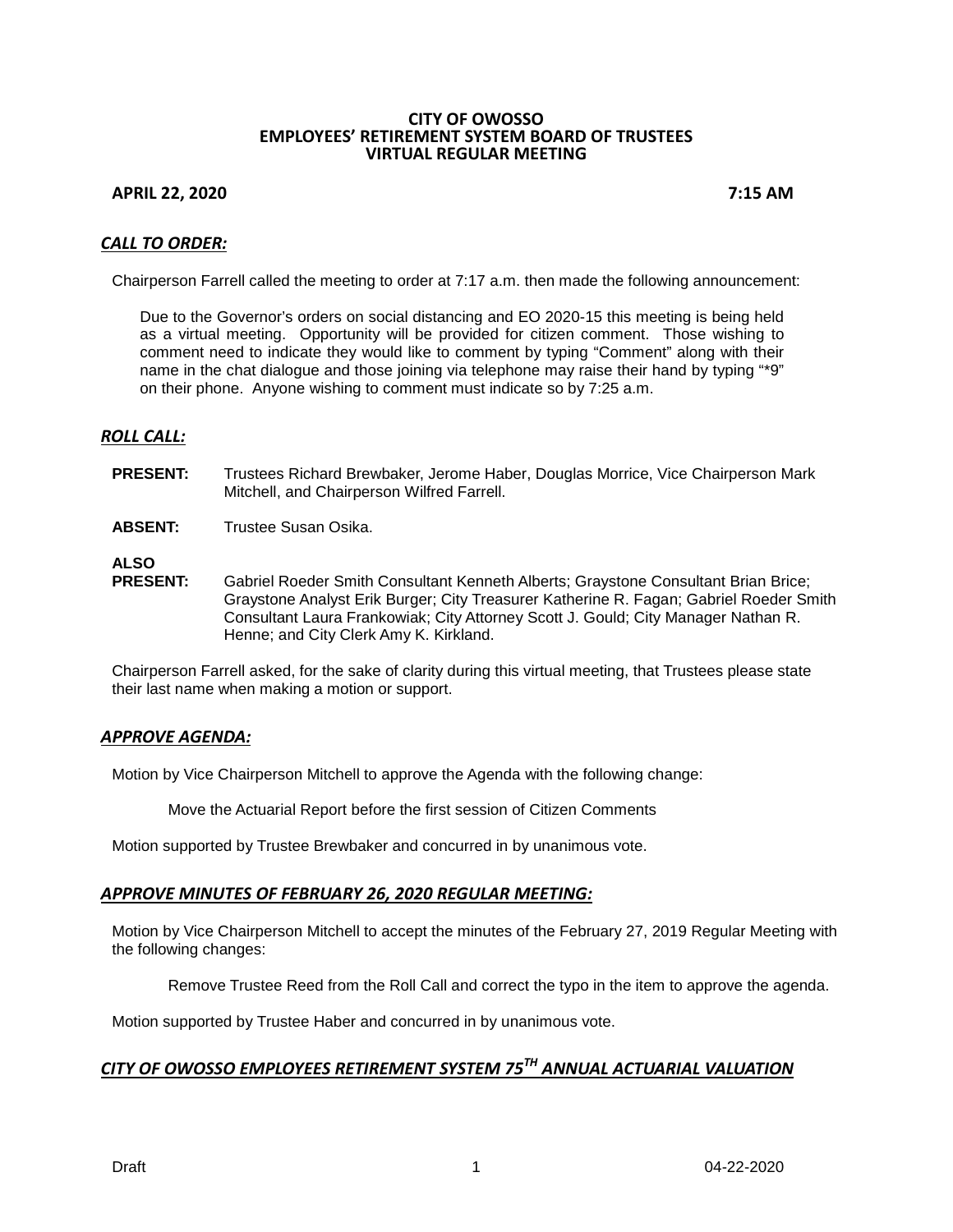Kenneth G. Alberts and Laura Frankowiak of Gabriel Roeder Smith & Company were in attendance to present the 75<sup>th</sup> Annual Actuarial Valuation. Mr. Alberts noted that with the pending transfer to MERS the main results of importance in the valuation will be for the GASB reports. Again, due to the pending transfer to MERS, they felt that the experience study the system was due for was not necessary in its full form. They reviewed all of the assumptions and discovered the mortality table needed to be updated. All calculations were made using the most recent public table, and is similar to the table MERS will be using.

There was a small amount of gain as there were more deaths than anticipated, but this was outweighed by an increase in liabilities thanks to the new mortality table. Liabilities increased by \$1.2 million, and unfunded liabilities went up by approximately \$800,000. The portfolio recognized a 9.22% return for 2019 while the overall funding level went down slightly to 83.4%, again thanks to the new mortality table.

Mr. Alberts went on to note that while the report shows a suggested contribution the Board would be better served by going with the contribution suggested by MERS since the contribution is for the next year. If MERS does not suggest a number he recommended increasing the contribution over the one suggested in the report to make up for recent market losses.

Chairperson Farrell thanked Mr. Alberts and Ms. Frankowiak for their service to the Board over the years, saying it has been a good run.

Motion by Trustee Brewbaker to accept the 2019 Annual Actuarial Report as presented.

Motion supported by Vice Chairperson Mitchell and concurred in by unanimous vote.

Moving on to Citizen Comments, Chairperson Farrell once again announced that those wishing to comment need to indicate they would like to comment by typing "Comment" along with their name in the chat dialogue and those joining via telephone may raise their hand by typing "\*9" on their phone. Anyone wishing to comment needs to have indicated so by 7:25 a.m.

### *CITIZEN COMMENTS:*

There were no citizen comments.

### *CONSENT AGENDA:*

Motion by Vice Chairperson Mitchell to approve the consent agenda as follows:

#### 1. **Approve Pension Check Reports***:*

| a. February 2020 | \$220,498.58 |
|------------------|--------------|
|                  |              |

- b. March 2020 \$ 221,023.53
- c. April 2020

## 2. **Approve Statements***:*

- a. City of Owosso Employees Retirement Fund As of February 29, 2020
- b. City of Owosso Employees Retirement Fund As of March 31, 2020
- c. Quarterly Fee Analysis Fees paid in 1Q 2020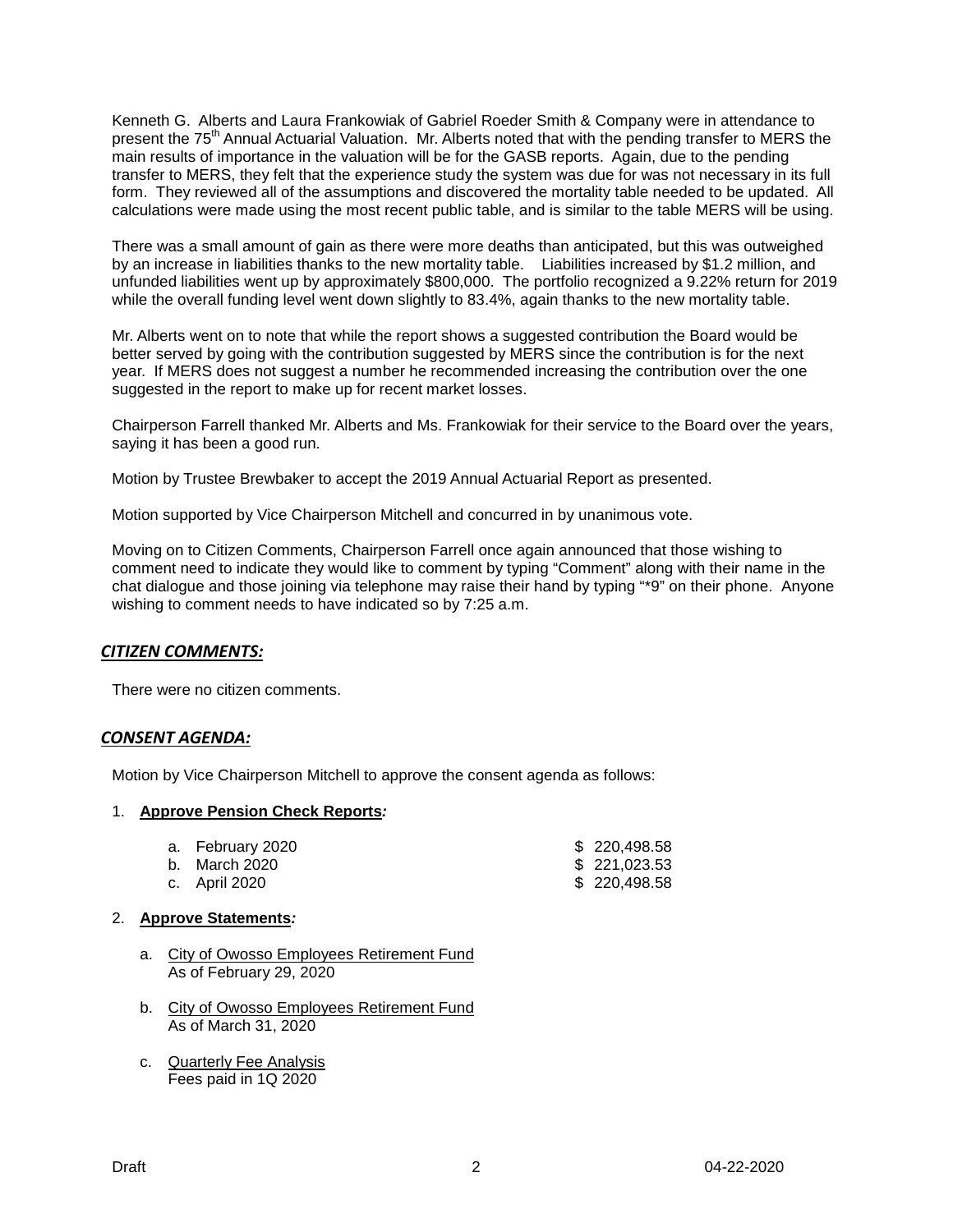### 3. **Payment Authorizations***:*

| a.          | <b>Franklin Templeton Investments</b><br>For period 01/01/2020 through 03/31/2020                                                                                                                 | \$           | 5,926.93                                                                                             |    |           |  |
|-------------|---------------------------------------------------------------------------------------------------------------------------------------------------------------------------------------------------|--------------|------------------------------------------------------------------------------------------------------|----|-----------|--|
| b.          | <b>Franklin Templeton Investments - SIK, former Fifth Third equities</b><br>For period 01/01/2020 through 03/31/2020<br>300.00<br>\$                                                              |              |                                                                                                      |    |           |  |
| C.          | Loomis Sayles/Natixis<br>For period 04/01/2020 through 06/30/2020                                                                                                                                 | \$           | 6,367.57                                                                                             |    |           |  |
| d.          | Morgan Stanley - Graystone Consulting<br>For period 04/01/2020 through 06/30/2020<br><b>Consulting Fee</b><br>MS UMA Fee                                                                          | \$           | \$12,382.46<br>1,081.58                                                                              | \$ | 13,464.05 |  |
| е.          | Money Manager Fees - Auto deduction from portfolio<br>For period March & April 2020<br>Mgr Fee - Aristotle<br>Mgr Fee - Atlanta<br>Mgr Fee - Causeway<br>Mgr Fee $-$ Cushing<br>Mgr Fee - Harding | $\mathbb{S}$ | $\begin{array}{cc} $ & 2,532.07 \\ $ & 893.71 \\ $ & 1,109.70 \\ $ & 576.49 \end{array}$<br>1,209.82 | \$ | 6,321.79  |  |
| $f_{\perp}$ | Katherine R. Fagan, City Treasurer<br>Report of Checks Written - February 2020<br>(less pension checks)                                                                                           |              |                                                                                                      | \$ | 30,894.09 |  |
| g.          | Katherine R. Fagan, City Treasurer<br>Report of Checks Written - March 2020<br>(less pension checks)                                                                                              |              |                                                                                                      | \$ | 1,048.74  |  |

#### 4. **Death Acknowledgements:**

#### None

Motion supported by Chairperson Farrell and concurred in by unanimous vote.

### *COMMUNICATIONS:*

The following communications were originally emailed to the Board in the month of March:

- 1. Graystone *1% Move, March 2, 2020*
- 2. Graystone *Market Volatility*
- 3. City of Owosso *MERS Meetings*
- 4. Graystone *Market Volatility-Mike Wilson Call*
- 5. Graystone *March 2020 US Public Policy US Economics Brief*

The following communications, publications and conference announcements are on file with the City Clerk – if you would like to read them, please contact her:

- a. Pensions & Investments: February 24, 2020
- b. Pensions & Investments: March 9, 2020
- c. Pensions & Investments: April 6, 2020 (digital only)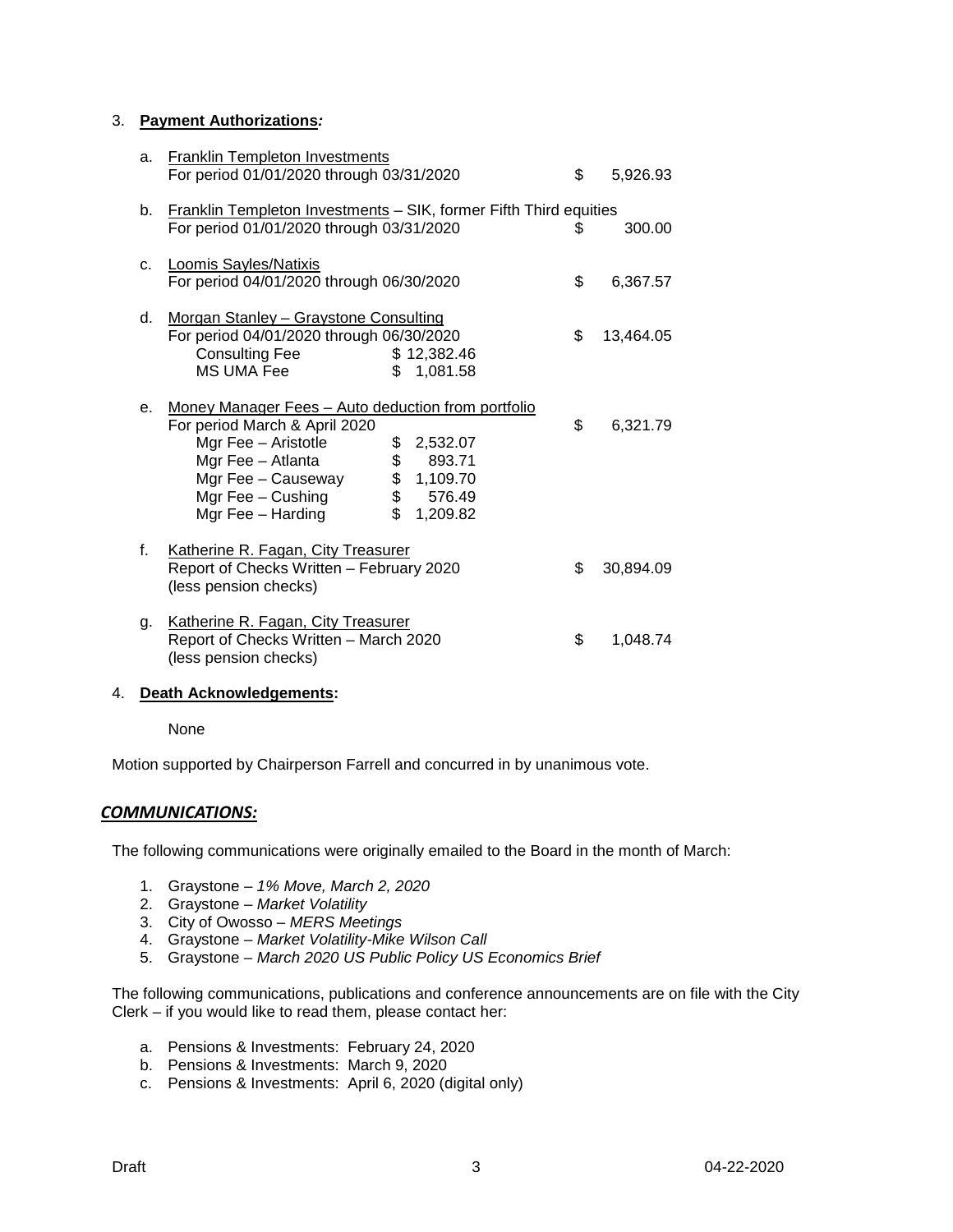Due to technical difficulties and to provide time for their resolution Chairperson Farrell suggested that New Business be addressed prior to Old Business.

## *NEW BUSINESS:*

#### **Set Special Meeting**

Chairperson Farrell indicated that a special meeting will be required for the Board to determine how much money should be allocated to each group in the pension system when the transfer to MERS is made, based on the latest actuarial valuation. He asked that Trustees begin thinking about what type of formula you feel would be fair.

Trustees Brewbaker asked about whether the Retirement Ordinance would remain the same after the transfer to MERS. He is concerned because various union contracts make reference to the original ordinance. City Attorney Gould reassured Trustee Brewbaker that while changes to the Retirement Ordinance would need to be made that the references will remain available.

Vice Chairperson Mitchell noted that there was still no agreement with the General City Non-union group as of today. He also encouraged the history of the Retirement Ordinance be maintained. City Manager Henne indicated that he had intended to meet with the General City Non-union group but then the pandemic took hold. He said he could organize a virtual meeting if desired. Chairperson Farrell said he and the rest of the Board would like to see that meeting held. City Manager Henne indicated he would set up the meeting.

Chairperson Farrell directed that a special meeting be scheduled for Tuesday, May 5, 2020 at 9:00 a.m. for the purpose of determining the money that will be allocated to each employee group in the pension system prior to its transfer to MERS.

### **Cancellation of May Election**

City Clerk Kirkland explained that the System is required to hold an election for one employee member of the Board in May of each year. She went on to say that with the transfer to MERS effective as of June 1, 2020 there is really no need to hold another election as the Board will only exist for another few months at the most.

Motion by Vice Chairperson Mitchell to forego any future Retirement Board elections due to the pending transfer to MERS.

Motion supported by Trustee Brewbaker and concurred in by unanimous vote.

## *OLD BUSINESS:*

### **Liquidation of Former Fifth Third Securities**

Chairperson Farrell summarized the situation saying MERS does not want to accept the remaining Securities in Kind (SIK) held by Franklin Templeton. The question before the Board this morning is how to proceed from here. Graystone Consultant Brice indicated they could attempt to sell the securities again, though market conditions will make liquidity difficult and potentially costly. They would need to know how low the Board would be willing to go and what to do in the case they are truly unable to sell them. Board members individually expressed a desire to liquidate the securities at any value, given the fact that they represent a very small portion of the portfolio and no one is very eager to hold on to them until they mature (the City did indicate it would do so if absolutely necessary).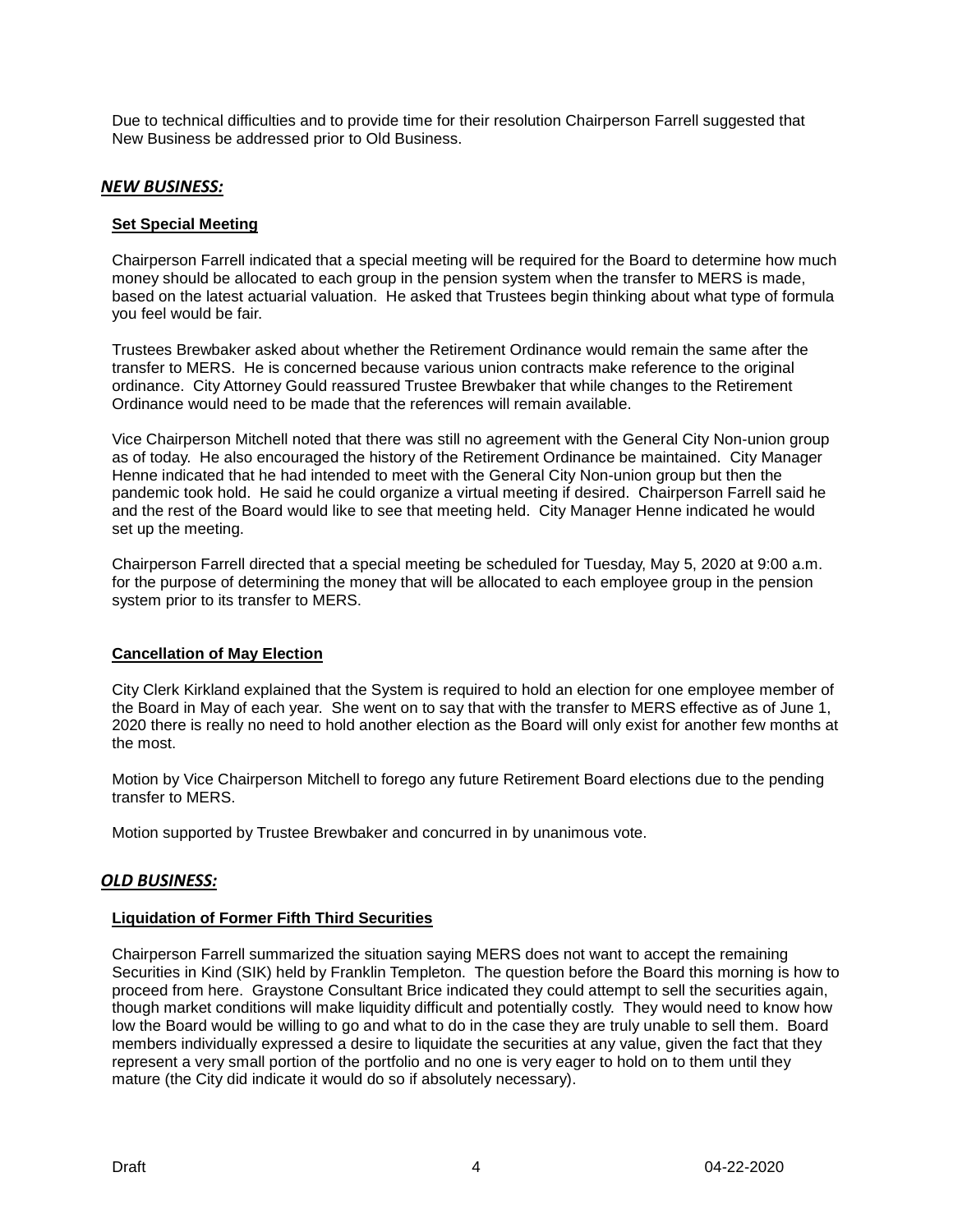Motion by Trustee Brewbaker to liquidate the SIK at Franklin Templeton at any cost.

Motion supported by Vice Chairperson Mitchell.

Consultant Brice asked what information MERS might need from the City in order to include the value of the securities in the overall portfolio should the City be forced to hold on to them.

#### **Cushing MLP Update**

Graystone Consultant Brice gave a brief summary of the situation facing MLPs with the OPEC price war and the market effects of COVID-19. The concern is the MLPs will cut their dividend rates to weather the storm. The system will also not be in the MLP market to see its eventual upturn due to the transfer to MERS. Chairperson Farrell asked whether the Board should liquidate the funds now or wait until closer to the June 1 transfer date. Mr. Brice indicated the Board would want to remain fully invested as long as possible. Discussion ensued regarding what time period would give Franklin Templeton sufficient opportunity to liquidate the portfolio and get the best price.

### *INVESTMENT CONSULTANT REPORT:*

#### **First Quarter 2020 Performance Report**

Consultant Brice noted that March really pulled the markets down for the quarter. GDP impact of COVID-19 will be severe, but the economy is expected to recover faster than prior recessions, particularly in light of the record fiscal stimulus the federal government as introduced into the economy. Forecasters are hoping to see a sharp upward movement in the economy once we get past the COVID-19 crisis.

#### **Performance Update, through April 13, 2020**

Graystone Analyst Burger noted that the portfolio was down 16% for the quarter, but still performed better than the policy index. Six of eight money managers have outperformed their benchmarks over the course of the 1<sup>st</sup> quarter and the portfolio has recovered approximately 23% of what was lost in this latest downturn. The total portfolio is down 13% over the year.

Motion by Chairperson Farrell to direct Franklin Templeton to liquidate the securities in kind portfolio at any cost, begin liquidation of all other Franklin Templeton securities on May 1<sup>st</sup> to gain the best price, and direct the remaining managers to sell as close to May  $31<sup>st</sup>$  as possible.

Motion supported by Trustee Morrice and concurred in by unanimous vote.

### *CITIZENS COMMENT:*

There were no citizen comments.

Trustee Haber thanked City Manager Henne for getting the meeting with General City Non-Union employees set up.

Chairperson Farrell thanked Mr. Henne for facilitating the technical side of this morning's meeting.

### *NEXT BOARD MEETING:*

Special Meeting – May 5, 2020 7:15 a.m. Regular Meeting – June 24, 2020 7:15 a.m.